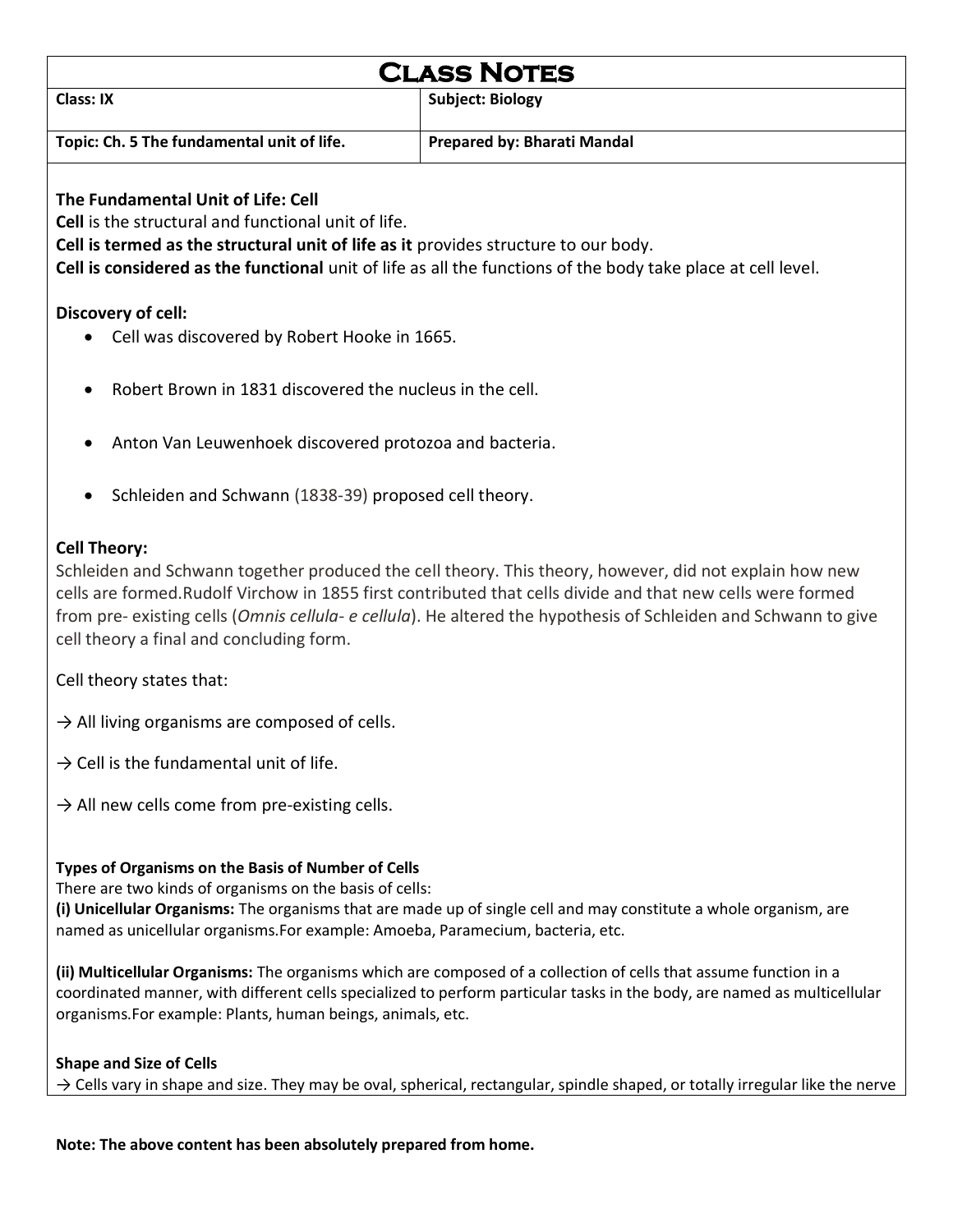cell.

→ The size of cell also varies in different organisms. Most of the cells are microscopic in size like red blood cells (RBC) while some cells are fairly large like nerve cells.

## **Types of Cells**

The cells can be categorized in two types:

1. Prokaryotic Cell 2. Eukaryotic Cell

## **1. Prokaryotic cell**

Prokaryotic cells are cells in which true nucleus is absent. They are primitive and incomplete cells. Prokaryotes are always unicellular organisms. For example, archaebacteria, bacteria, blue green algae are all prokaryotes.

## **2. Eukaryotic Cell**

Eukaryobc cells are the cells in which true nucleus is present. They are advanced and complete cells. Eukaryotes include all living organisms (both unicellular and multicellular organisms) except bactera and blue green algae.

#### **Difference Between Prokaryotic and Eukaryotic Cells:**

| S. No. | <b>Prokaryotic cell</b>                       | <b>Eukaryotic cell</b>                          |
|--------|-----------------------------------------------|-------------------------------------------------|
| 1.     | Size of cell is generally small (1-10<br>mm). | Size of cell is generally large (5-100)<br>mm). |
| 2.     | Nucleus is absent.                            | Nucleus is present.                             |
| 3.     | It contains single chromosome.                | It contains more than one chromosome.           |

### **Structure of Cell**

Cell is generally composed of three basic components:

1.Cell wall and cell membrane

- 2. Nucleus
- 3. Cytoplasm

**1. Plasma/Cell membrane:** This is the outermost covering of the cell that separates the contents of the cell from its external environment.It is thin,flexible,living and selectively permeable in nature. This membrane is composed of a phospholipid bilayer implanted with proteins.

The description of the structure of plasma membrane can be carried out through the **fluid mosaic model** (proposed in 1972 by Garth L. Nicolson and S.J. Singer) as a mosaic of cholesterol, carbohydrates, proteins and phospholipids.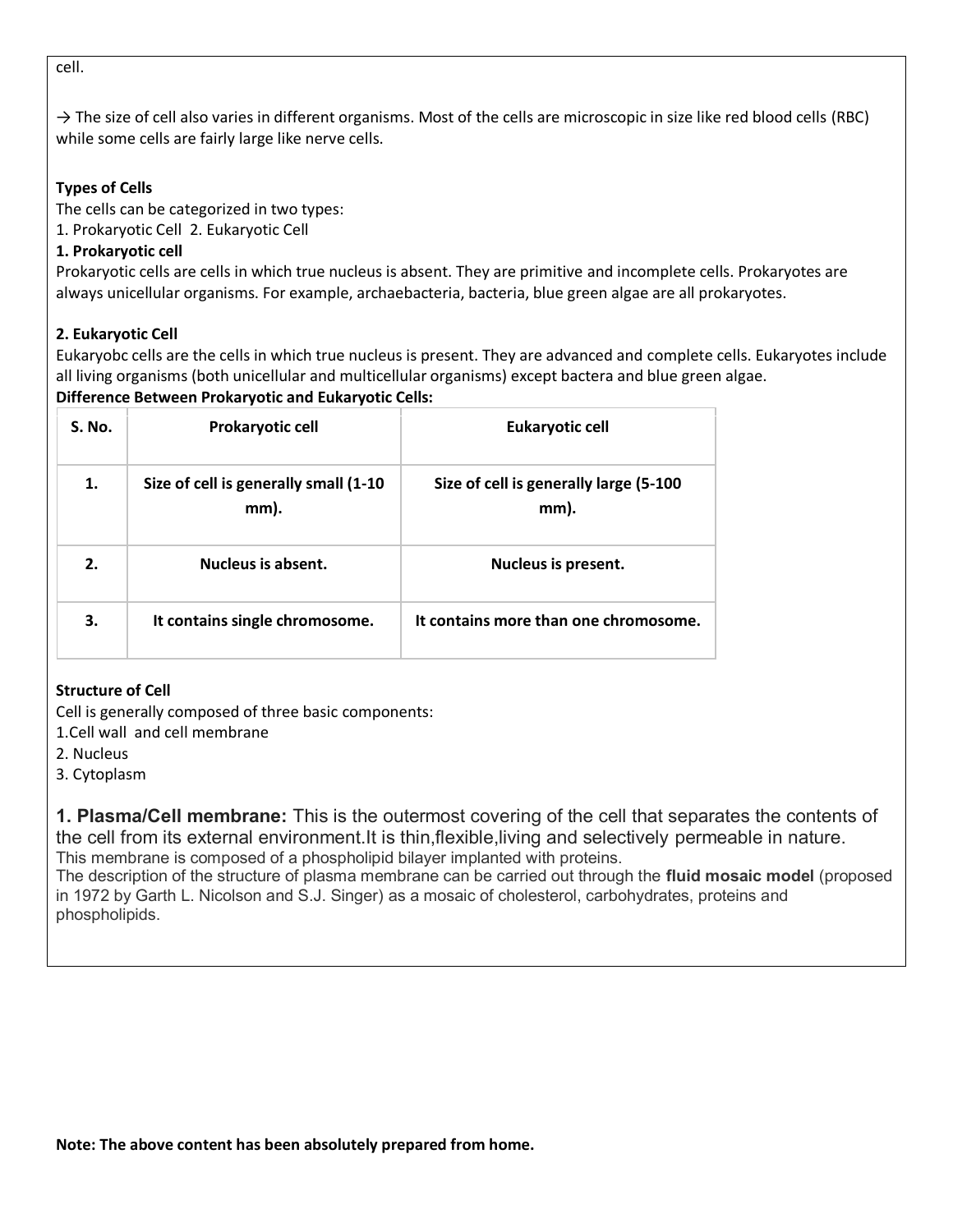

Some substances like CO<sub>2</sub> or O<sub>2</sub> gases can move across the cell membrane by a process called **diffusion**. The movement of water molecules (liquid) through such a selectively permeable membrane is called **osmosis**. Osmosis is the passage of water from a region of high water concentration through a semi-permeable membrane to a region of low water concentration.

If the medium surrounding the cell has a higher water concentration than the cell, the cell will gain water by osmosis. Such a solution is known as a hypotonic solution.

If the medium has exactly the same water concentration as the cell, there will be no net movement of water across the cell membrane. Such a solution is known as an isotonic solution.

If the medium has a lower water concentration then the cell will lose water by osmosis. Such a solution is known as a hypertonic solution.



The flexibility of cell membrane also enables the cell to engulf in food and other material from its external environment. Such process is known as endocytosis. It is observed in Amoeba.